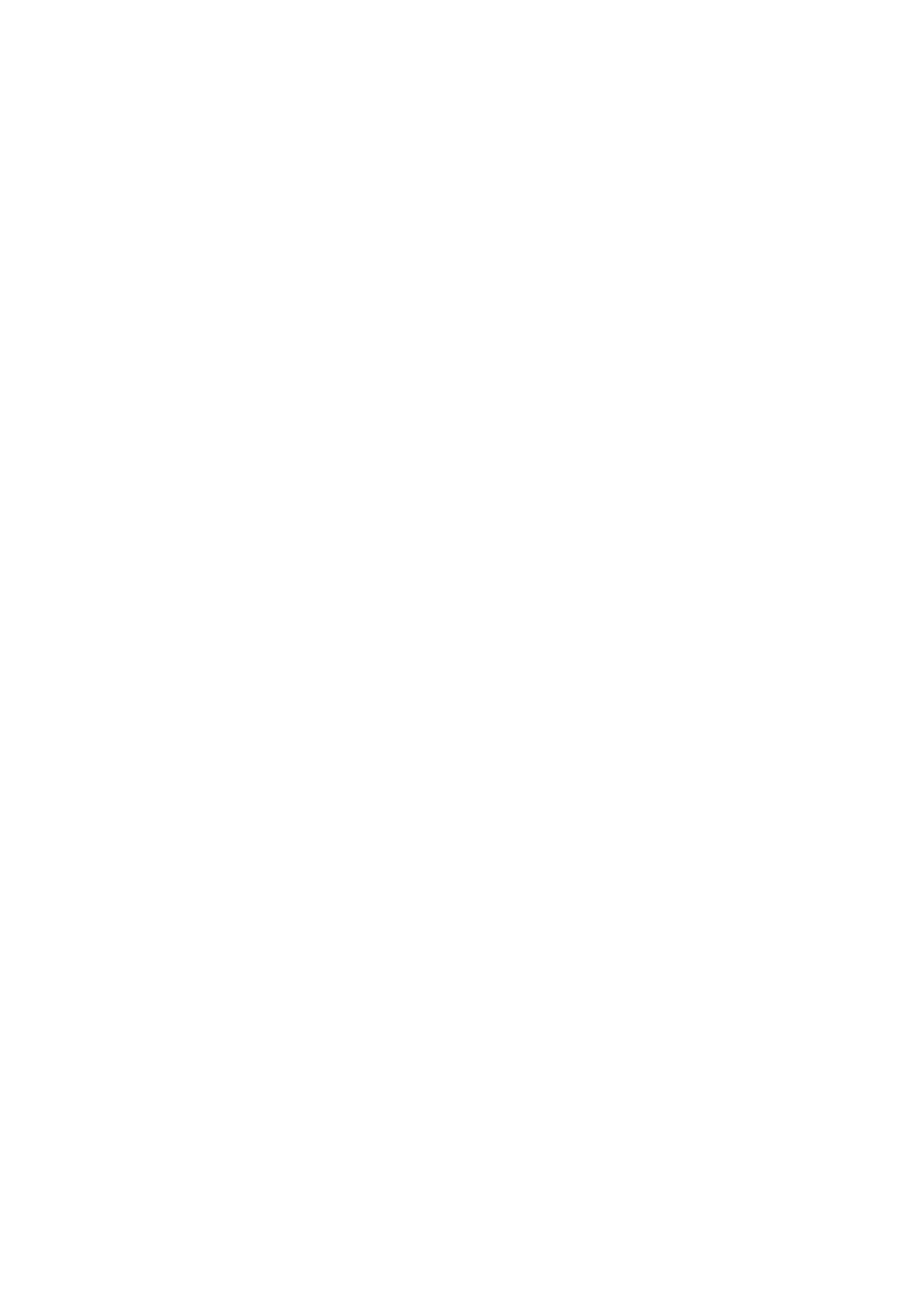# **Introduction**

Immersion in games takes place when a player realistically experiences the reality represented in them (Brown & Cairns, 2004; Jennett, Cox, Cairns, Dhoparee, Epps, Tijs, Walton, 2008; Qin, Rau & Salvendy, 2010; Sweetser & Wyeth, 2005). Sensory (spatial) immersion is the impression of "real" presence and emotional immersion consists of the emotional experience of this reality (Baños, Botella, Alcañiz, Liaño, Guerrero & Rey, 2004; Jennett et al., 2008). For example, emotional immersion takes place in narrative games, when "the user feels emotionally aroused and absorbed by the narrative content of the story. Different from spatial immersion, emotional immersion does not necessarily allow users to feel the 'bodily presence' into the scene, but allows them to be cognitively identified and emotionally empathised with one of the characters of the story or avatars in the game world" (Zhang, Perkis, & Arndt, 2017).

Prior ethical studies of digital games have often focused on the harmful effects of immersion (Anderson & Dill, 2000; Bushman & Anderson, 2002; Grüsser, Thalemann, & Griffiths, 2007). However, there has been a shift of focus from consequences of immersion towards its subjective experience (Komulainen, Takatalo, Lehtonen, & Nyman, 2008; Nacke, Drachen, Kuikkaniemi, Niesenhaus, Korhonen, Hoogen & Kort, 2009). Ludological studies have investigated the modifications of this experience in gameplay, such as the sense of presence (Slater, 2002), experience of flow (Cowley, Charles, Black, & Hickey, 2008), peculiar perception of time (Jennett et al., 2008; Qin, Rau & Salvendy, 2010), or emotional attachment to the play and detachment from reality (Sweetser & Wyeth, 2005; Jennett et al., 2008; Qin et al., 2010). Although affective ludology has investigated the experience of emotional immersion (Mathiak, Weber, 2006; Nacke, 2009), researchers have noticed that its concept remains unclear in literature and a phenomenological analysis is required to clarify the idea of emotional immersion (Brown, Cairns, 2004, p. 1297; Lindley, Nacke, & Sennersten, 2008; Ravaja et al., 2009).

This article is a phenomenological study of emotional immersion in gameplay. The analyses contribute to the state of research by specifying the intentional structure of emotions in the experience of immersion and by showing how these emotions relate to values. We assume that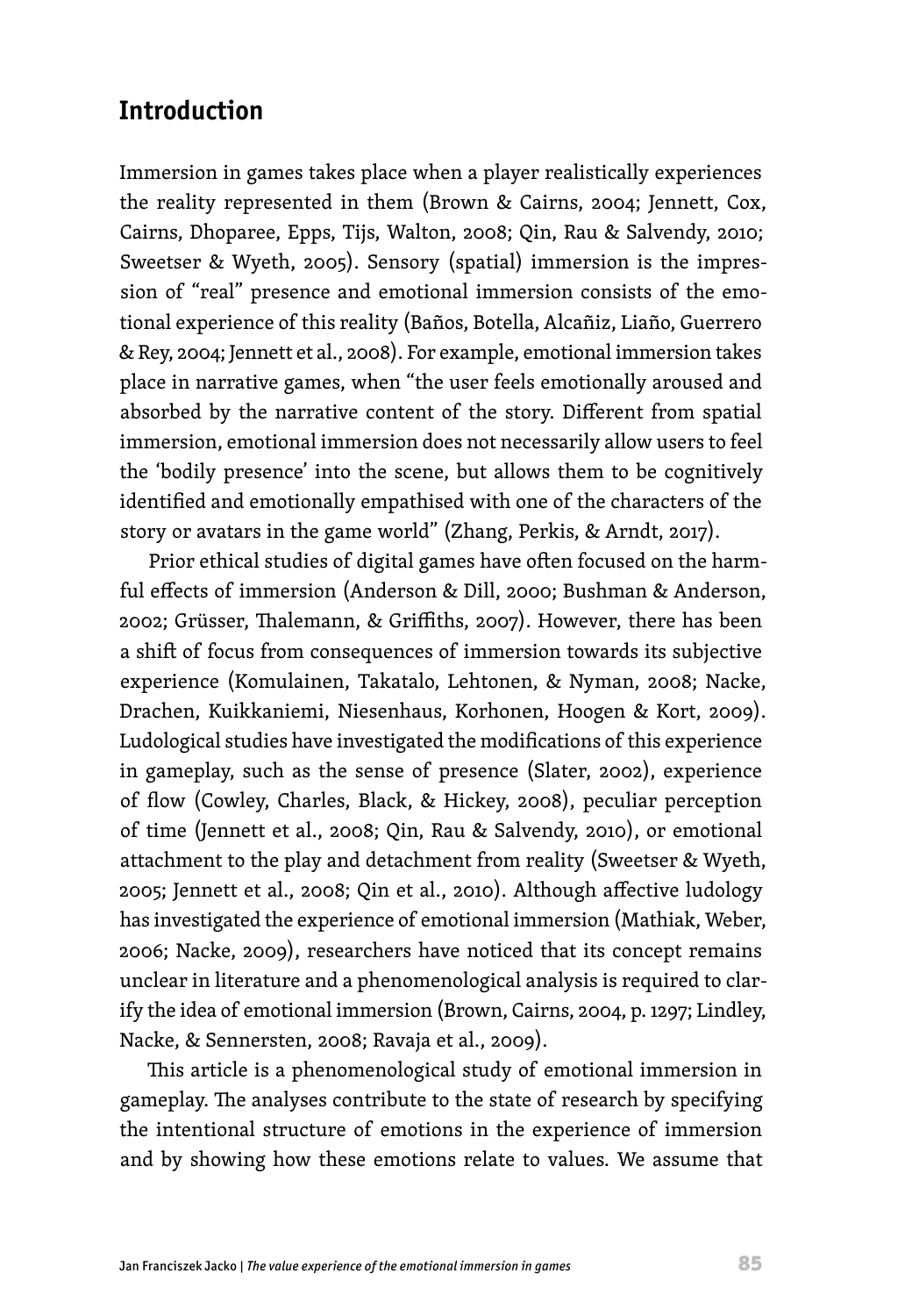this type of immersion contains the experience of values because in the emotional involvement in the game the player emotionally experiences the goals, rules, and the course of his/her victory in the game as values (worth realising, respecting, following). The method of phenomenological analysis determines two variants of this experience – the emotional illusion of games and the emotional delusion of games. By 'emotional illusion' we mean the player's emotional enrolment to the values of the game and distance to his/her hierarchy of values. We show how the illusion can transform into the emotional delusion of games when the emotions of the agent provoke him/her to deny his/her hierarchy of values. The objective of the study is to specify and explain these two modes of the value experience.

The distinction between emotional illusions and delusions is implicit in some theories of emotional immersion. Examples include the concepts of flow and total immersion (Csíkszentmihályi, 1975, 1990), degrees of immersion (Dansky, 2006), engagement, engrossment, and total immersion (Brown & Cairns, 2004; Nacke & Lindley, 2008; Jennett et al., 2008), organic and interactive emotions (Hochschild, 1979), or cognitional aspects of emotional immersion (Ortony et al., 1990). This study makes that distinction explicit, presents the phenomenological analysis of the two modes of emotional immersion and explains their distinction in the context of some conceptions of rational action.

#### **Definitions and assumptions**

The text does not investigate psychological discussions about the difference between emotions, feelings, and similar experiences (for example, moods, affects, passions, sentiments). We follow the conception of emotions by Max Scheler. According to him, emotions are immediate experiences of values or anti-values. These are correlates of emotions. Positive values are not only emotionally given as that which entices us but also as that which ought to be. Analogously, negative values emotionally present themselves as that which ought not to be. Scheler maintains that emotions present some hierarchy of values (people emotionally experience that some values are more important than some other values).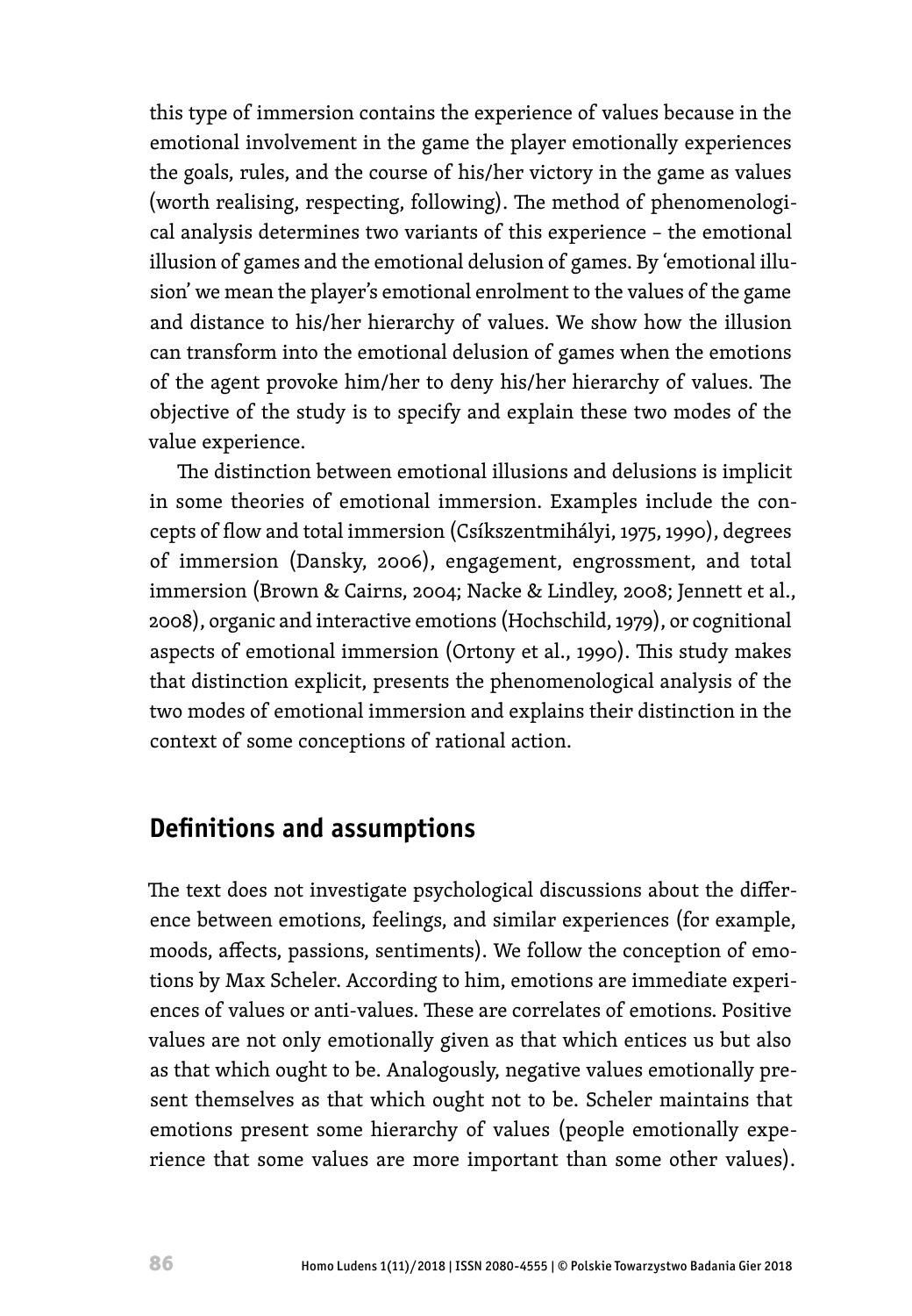Besides emotions in the above sense, there can be non-intentional feelings and similar phenomena that do not relate to any values. There are also non-emotional acts that relate to values, such as decisional value preferences (Davis & Steinbock, 2016; Mandryk, Inkpen, 2004; Ravaja, et al. 2005, 2009).

The analyses of this study do not imply the epistemological and ontological assumptions of the Schelerian theory. We do not maintain that emotions are a source of knowledge or that there is some objective hierarchy of values. Neither do we deny these assumptions. The study does not need to solve such epistemological and ontological issues because it is descriptive and analytical.

Consequently, in this study, the term 'value' has a subjective meaning. It denotes the aims of decisions and intentional objects of emotions. For example, if a player intends to win a game or emotionally appreciates the victory, it is a value in his/her perception. This is a terminological option that does not deny that some values may be 'objective' in some sense.

We assume that agents make value preferences which constitute some hierarchy of values. People can change their hierarchy of values, but at the moment of decision-making, they have some hierarchy. As Max Weber (1985, p. 565) maintains, at the top of this hierarchy are **intrinsic** values, which the agent considers the most precious. Emotions represent these values by the experience of unconditional<sup>1</sup> duty to respect and implement them. They differ from **instrumental** values, which are precious only because they are a means (tool) to achieve some other (intrinsic or instrumental) value. Agents hierarchize instrumental values in accordance with their conditional relations to intrinsic values and to each other. Emotions represent instrumental values by the hypothetical imperative of respecting them because of their utility (Copp & Zimmerman, 1985; Schroeder, 2012).

In this work, the term 'game' has a broad meaning, denoting three aspects of the same phenomenon. In a **systemic sense**, 'game' means a system (a logically ordered set) of rules which define situations, goals of a decision, and the means to achieve those goals. In a **functional sense,**

<sup>&</sup>lt;sup>1</sup> 'Unconditional' here means 'independent of the predicted consequences of following the values in question'.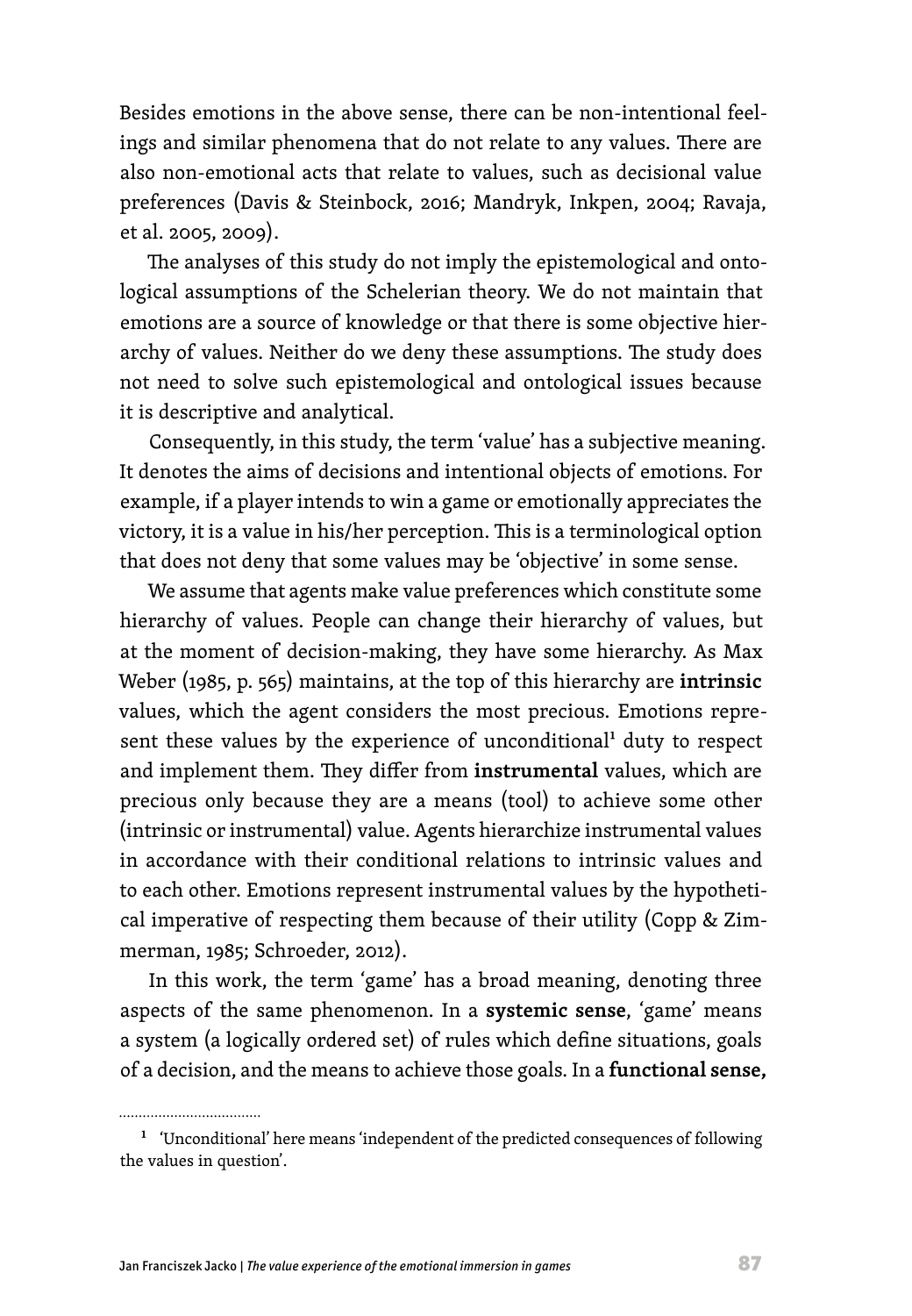a game is acting (decisions, emotions, behaviours of players) accordant to these rules. In a **situational sense**, a game consists of events happening according to the rules. For example, the rules of chess are chess in the systemic sense; chess in the functional sense consists of acts of players who respect the rules, and chess game sessions are chess in the situational sense. Furthermore, a player is a person who acts according to the rules.

This study shows that the phenomenon of emotional immersion takes place not only in the situations studied within ludology (for example, in video games or narrative games). This investigation takes the perspective of 'life philosophy', which frames some situations of decision-making, life engagements and social processes as games (Dixit, 1991; Fink, 1960a; Goffman, 1959, 1963; Jacko 2009, 2013; 2016; Järvinen, 2003; Juul 2005; Pfeffer, Salancik 1974, 1978; Sigmund, 1993). Consequently, in this study the idea of immersion is broad. We take into account the emotional immersion in life situations and fun.

## **The emotional illusion**

Playing a game requires a limitation of perception, which deepens the perspective: we divert our attention from the reality that does not belong to the game and from our life-commitments to focus on the game. In this case, emotions follow the attention of the agent. They are not about any reality external to the game. They are not related to the life commitments of the player. These emotions are about the game and his/her participation in the game. This experience is typical for gameplay and fun. A similar experience appears in the perception of the works of art when people relish it, or in life situations when people focus their full attention on a particular task or event. For example, when someone acts in a dangerous situation, he/she can emotionally distance him-/herself from the fear of risks to focus his/her attention on the tasks and their performance. Such experience can also take place in life situations when people rest from daily commitments and appreciate the value of 'little things'.

The above experience generates the emotional illusion of games. It occurs when the player emotionally experiences aims, rules, and his/her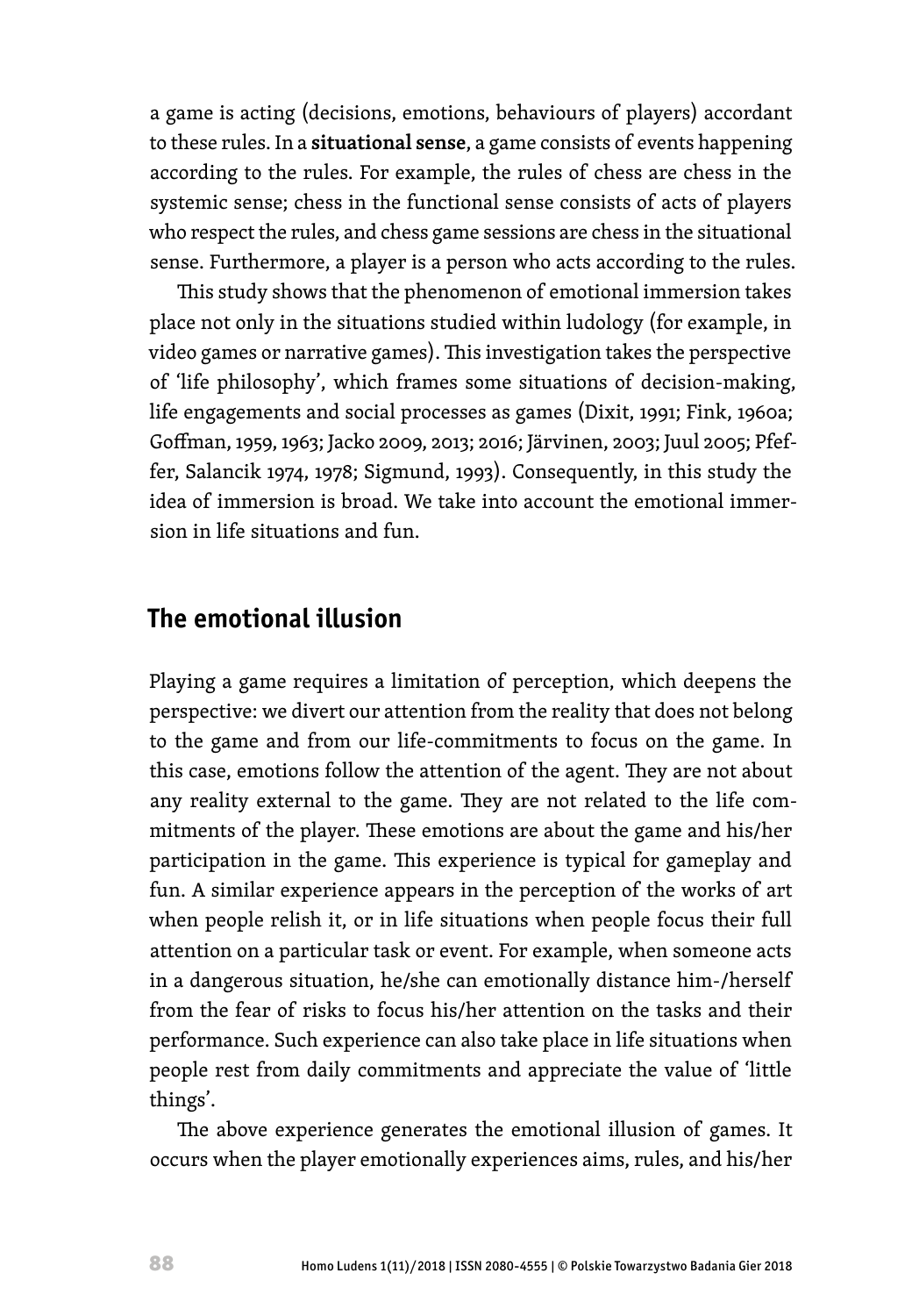participation or success in the game as worthy (valuable) regardless of his/her hierarchy of values (King, n.d.; Shelley, 2013). An example situation is when someone does not consider winning the game as something important, but during the game his/her emotions make him/her engage in the game as if it was something significant.

In this experience, the player emotionally distances him/herself from his/her attachments to values that do not belong to the game. This distance allows players to 'break away' from 'ordinary life' and relish the game without being distracted by expectations about the consequences of the game. The distance creates a comfort zone, which is constitutive for aesthetic perception, fun, entertainment, and similar phenomena.<sup>2</sup>

The emotional illusion of games deforms the emotional 'picture' of values because in this experience emotions present some benefits in a game as more important than they are for the agent. However, this illusion is not misleading when it does not provoke the player to deny his/her life commitments. The experience of emotional illusion does not induce the player to ignore reality, such as the circumstances and consequences of the game. His/her attention does not focus on them, but he/she does not ignore them. For example, a teacher during a lecture can experience the illusion of games when he/she focuses his/her whole attention on the educational process. However, he/she can remain emotionally sensitive to the circumstances of the process and will stop the lecture in the case of a fire-alarm.

# **The case of fun**

The experience of fun exemplifies the emotional illusion of games. In fun, players take an aesthetic distance to the reality – they focus their attention on their experience and its meaning. This distance is the source of aesthetic delight, which is a pleasure of contemplating sensual and emotional qualities and appreciating them for themselves – not for their

<sup>&</sup>lt;sup>2</sup> The concept of aesthetic distance originally appears in theories of aesthetic perception (Bullough, 1912/1989; Hilgers, 2016; Kant, 2007; King, n.d.; Kreitman, 2006; Shelley, 2013; Stolnitz, 1961). This distance can take place in the experience of playing games (Feezell, 2004; Huhtamo, 2005; King, n.d.).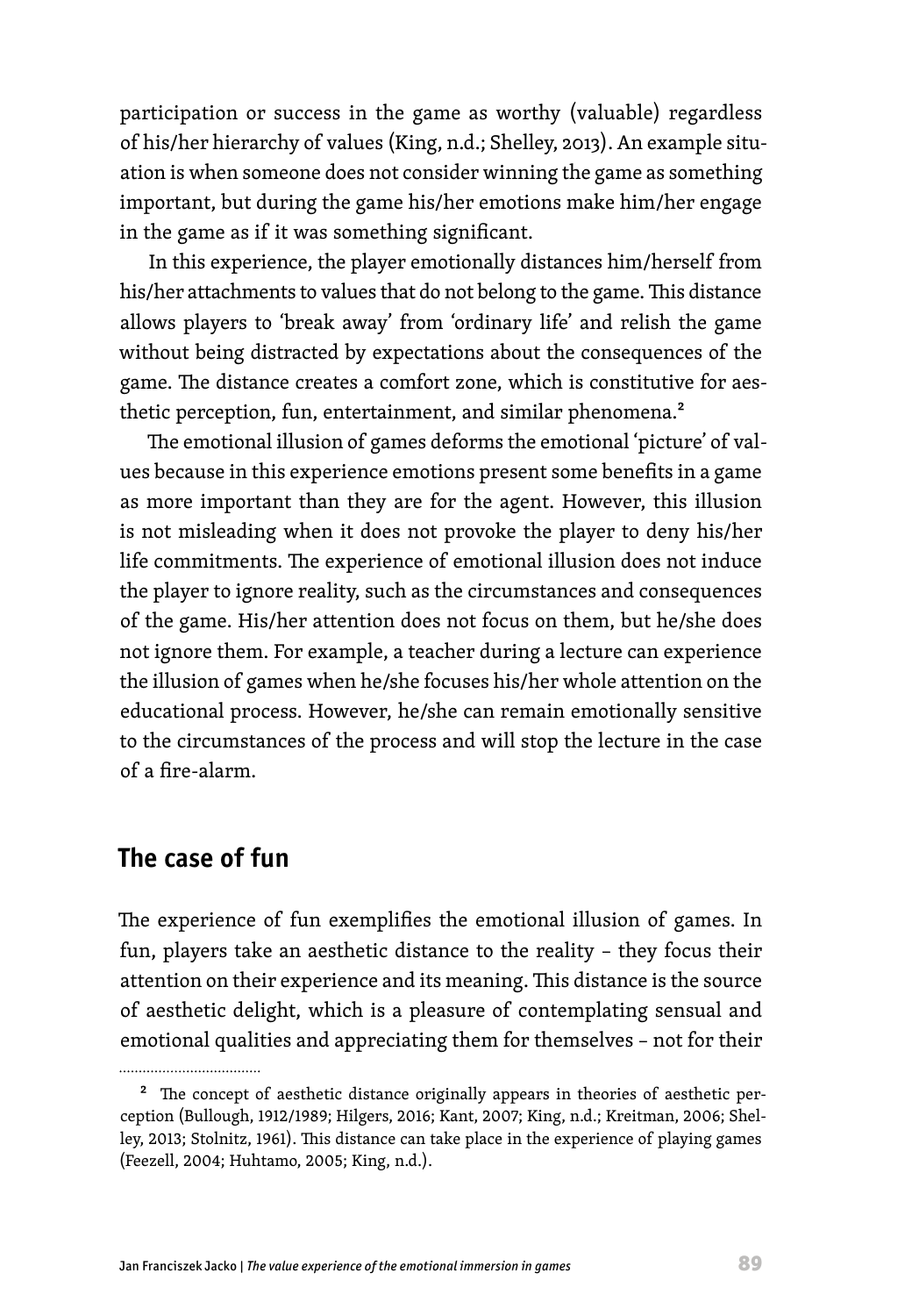utility (Bullough, 1912; Feezell, 2004; Hilgers, 2016; Huhtamo, 2005; Kant, 2007; King, n.d.; Kreitman, 2006; Shelley, 2013; Stolnitz, 1961).

Because of the aesthetic distance to reality, players focus their attention on the fiction of the game they play. This fiction is the purely intentional product of their acts of playing the game. Emotions of fun are about this fiction – they are immediate experiences of aesthetic values that belong to it. They are aesthetic because the agent is aware of their fictional nature and his/her emotions reflect it.

The emotional illusion of games does not make players emotionally insensitive to values, which are external to the game. In this experience emotions about these values are 'dormant'. They do not interfere with fun without necessity. They 'wake up' only when the player notices that his/her participation in the game contradicts his/her hierarchy of values.

One should distinguish aesthetic distance to reality from ethical distance to the game. In the aesthetic distance, the player does not focus his/her attention on values, which are external to the game he/she is playing. In the ethical distance to the game, the player remains emotionally sensitive to these values, because his/her emotions reflect the fact that the game is a fiction. In the emotional ilusion of games, the player maintains emotional distance to reality without losing the ethical distance to the game.

#### **The emotional delusion**

The emotional illusion in games may turn into a **delusion of games**. It takes place when the emotions of the player motivate him/her to deny his/her hierarchy of values. In this delusion players emotionally experience their life as part of a game. Such emotions can distort the player's sense of his/her self-identity. For in this delusion he/she emotionally perceives him-/herself and his/her actions through the mechanics of the game, discerning that his/her self-identity is not reducible to their role in the game.

Due to the intentional structure of emotions in the delusion of games, one can distinguish its three types: practical, ethical and aesthetic delusion. (1) By 'pragmatic delusion' we mean situations when the player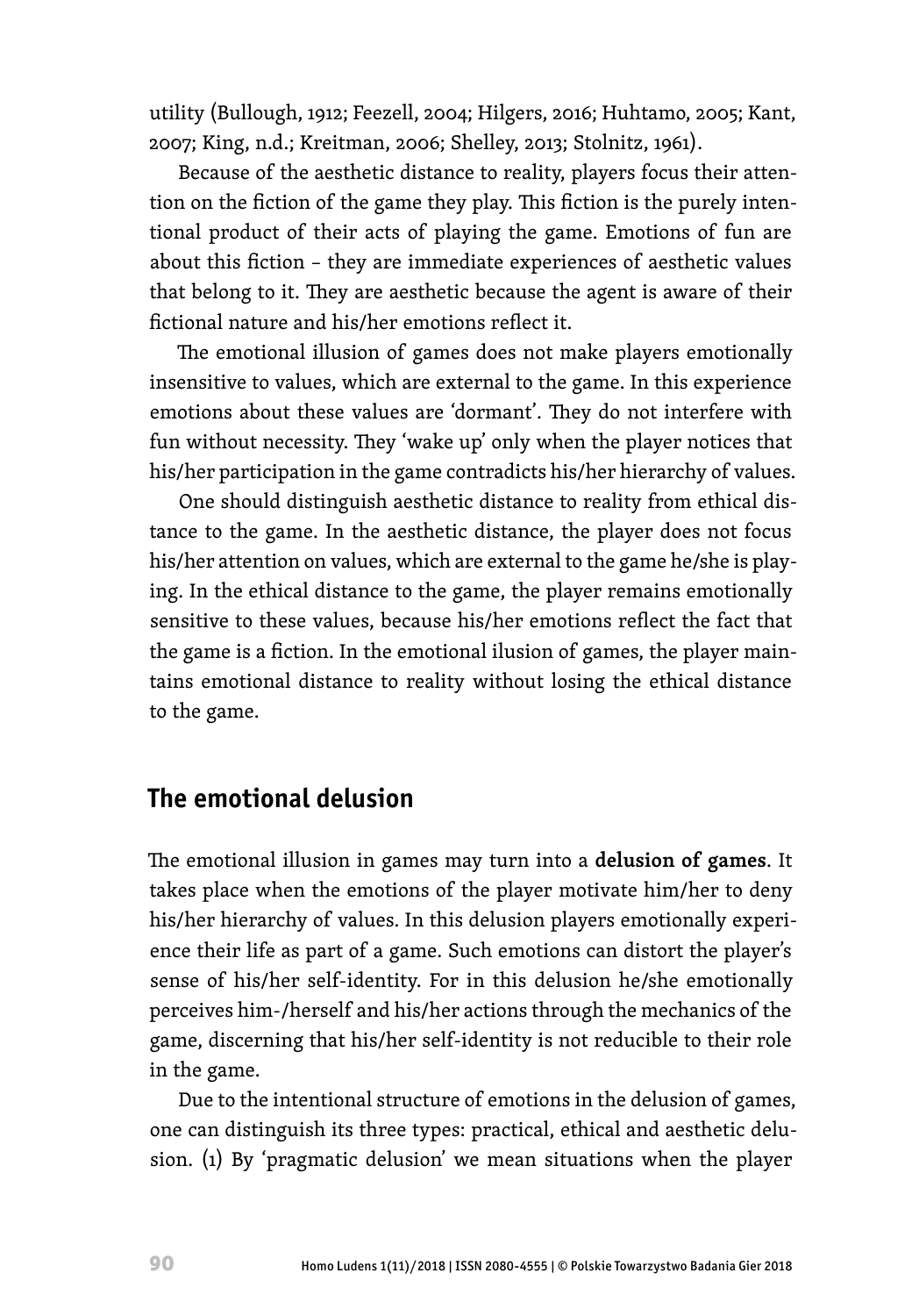takes the practical attitude in games, which require aesthetic distance. (2) 'Ethical delusion' refers to cases where agents lose their ethical distance to a game. (3) By 'aesthetic delusion' we mean situations where agents take the aesthetic attitude in situations which require practical attitude and responsibility.

In the **pragmatic delusion,** players take the fiction of a game seriously. Their emotions react to this fiction as if it were something real. In consequence, players can emotionally experience a duty to sacrifice some of their life goals for their success in this game. This duty is misleading when it contradicts the hierarchy of values adopted by the player.

The attitude of *powergaming* is an example of this delusion. In this attitude, the player 'transfers' the game economy (rules of the game) to life situations. His/her involvement in the game directs his/her choices outside the game. For example, the game consumes his/her time devoted to other activities, and it absorbs his/her attention also after it ends (Taylor, 2003). In this case, the player's commitment to the game may become remarkable in his/her behaviour that does not belong to the game. For example, "How do you know that someone is a Power Gamer? Bloody, dark circles under their eyes, nervous tics and monotonous talks about the same game" ("Co znaczy pg?", 2015; the author's translation). The practical delusion of *powergaming* distorts fun: The player strives for success in the game in such a way that he/she stops enjoying the game (Taylor, 2003).

The **ethical delusion** occurs in life situations when agents strive for success in some game in a way which destroys their success in a more important game. In this case, their emotions provoke them to sacrifice more important values to achieve less important ones. Pragmatic economism is an example of this delusion. It consists in striving for some (for example, financial) profit in a way that threatens or contradicts the implementation of values considered by the individual/entity to be more valuable than this gain. In this attitude, people can treat market and economic rules as defining their life commitments. In effect of the pragmatic economism, people can invest life energy in the financial profit or career so much that they stop enjoying life.

Pragmatic economism can reflect in the theory of economism, which implies that humans only have the so-called material needs (food, shelter, and so forth) and that satisfying them entails satisfying all other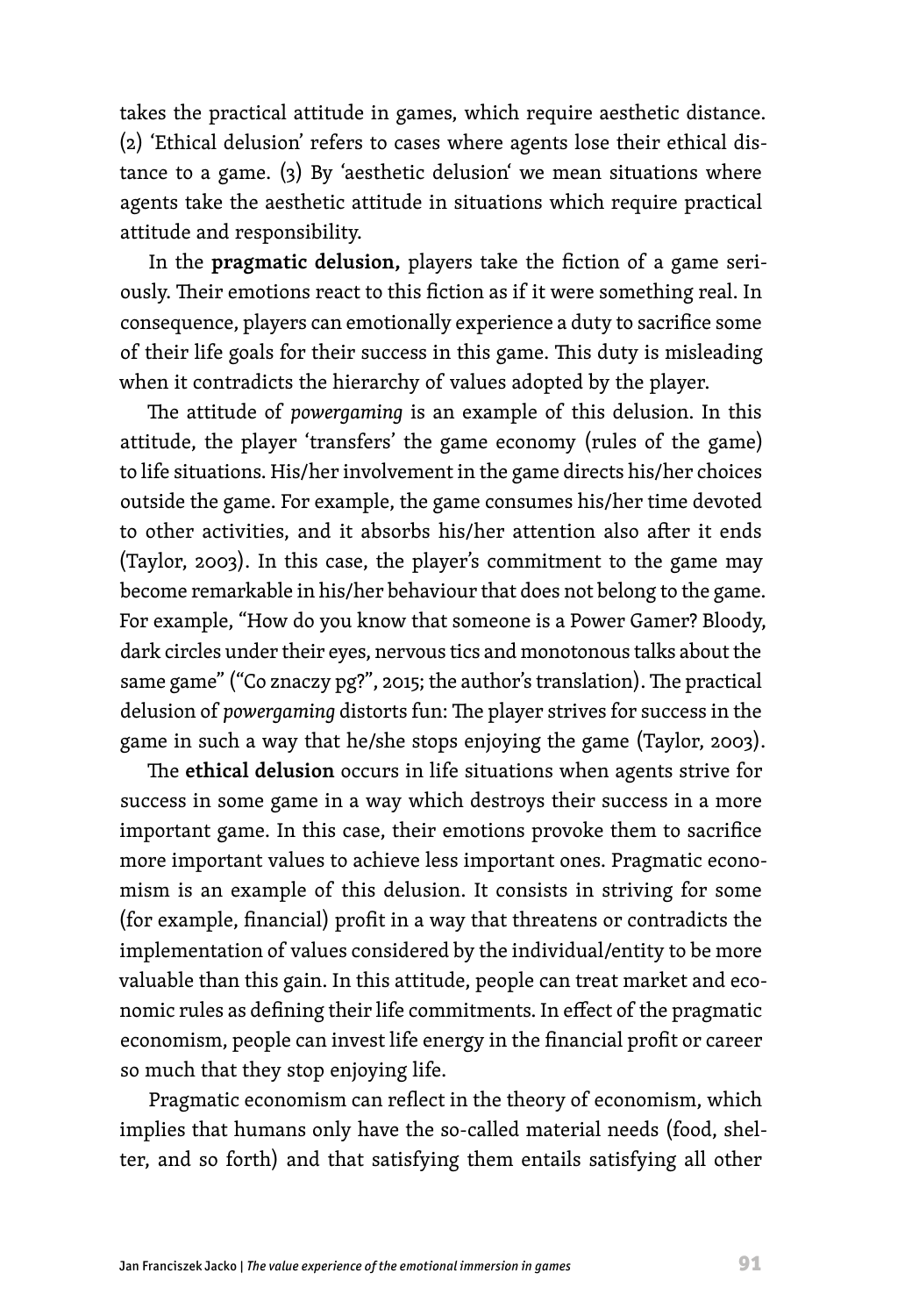needs and makes people happy by necessity (Bocheński, 1987). As Józef M. Bocheński remarks, economism is superstition because it is not consistent with experience, which "is visible even in rich countries, where material needs are satisfied with excess, but where many people, especially young people, feel unhappy and suffer" (Bocheński, 1987, p. 35, the author's translation).

The **aesthetic delusion** occurs when the agent takes the aesthetic attitude in situations which require a practical attitude and responsibility. In consequence of this delusion, his/her emotions can become 'blind' to non-aesthetic values. For example, someone plays a strategic online game that requires much time; at the same time, he/she has an exam to take, which is also time-consuming. In this situation, success in both games (the exam and the online game) is not possible: lack of time requires choosing between the online game and studying for the exam. The player knows this and values success in the exam above the success in the game. However, if he/she experiences the aesthetic delusion, his/her emotions may not reflect the conflict between the game and the exam. They can provoke him/her to wishfully believe that there is no such conflict or to avoid thinking about it. He/she may still want to pass the exam, but his/her emotions motivate him/her to sacrifice the chances to pass the exam for the fun of playing the online game.

Emotions of the aesthetic delusion may become insensitive to intrinsic values. For example, when people mob someone for fun, they may not emotionally experience that they humiliate and harm this person if they take the aesthetic attitude in this situation, even while believing that human well-being and dignity is an intrinsic value. Some cases of gamification may lead to the aesthetic delusion of emotions. For example, a soldier who remotely controls a battle drone can esthetically enjoy a combat game and not perceive emotionally that he/she kills people when he/she takes the aesthetic attitude in the game.

Søren Kierkegaard in his books *Fear and Trembling* and *Either/Or* carries out a phenomenological analysis of the aesthetic delusion. He calls it the "aesthetic stage of existence". As Kierkegaard notes, this attitude is typical of children, who have a natural tendency to ignore the consequences of their play. In consequence, it may pose a threat to them or other people. The mental maturity of people relies, among other things,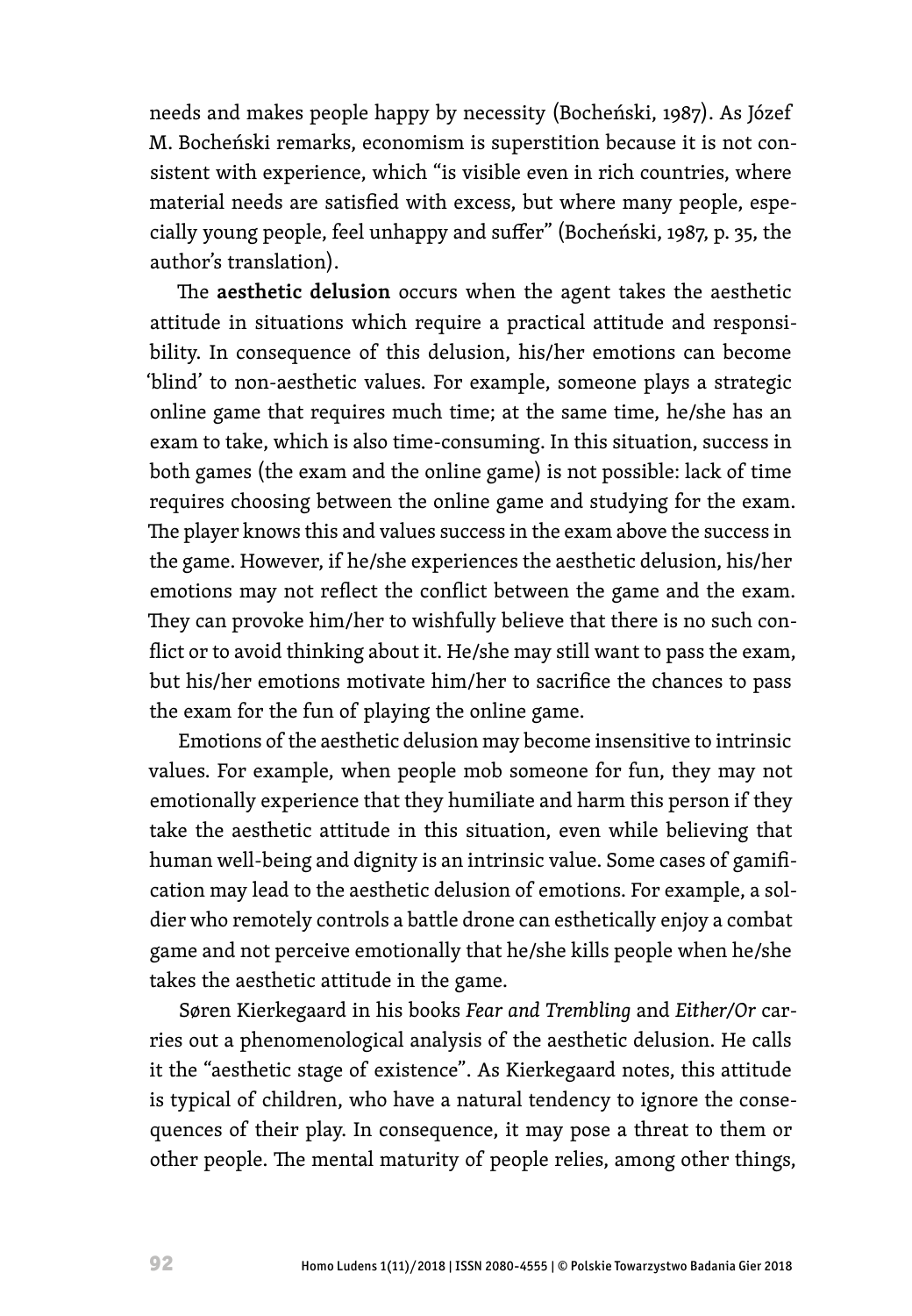on the fact that they can play games in a way that does not compromise their hierarchy of values and responsibility (McDonald, 2017).

#### **The principle of a rational player**

According to Weber, rational decisions are instrumentally rational and value-rational. In the former, an individual chooses the means which (according to his/her knowledge) are effective in achieving the goal of the decision. Value-rational decisions are consistent with the hierarchy of values adopted by the agent. Value-irrational decisions may be instrumentally rational, but they are not entirely rational since they contradict the agent's hierarchy of values. A rational person does not sacrifice the benefits he/she considers more critical in order to achieve ones that are less significant according to his/her hierarchy of values. The value-rational attitude is the inclination to make value-rational decisions. Value-irrational agents do not have this attitude (Weber, 1985, p. 565).

The above conception of rational actions is compatible with some systemic theories of games, like the mathematical theory of games, which show that the player can simultaneously participate in more than one game (in the systemic sense), where a higher evaluated game determines and overrides the success and sense of actions in a lower regarded subgame. A rational player does not abandon the success of the superior game for the sake of success in an inferior game (Dixit, 1991; Fink, 1960; Jacko 2009, p. 119; Järvinen, 2003; Juul 2005; Pfeffer, Salancik 1974, 1978; Taylor, 2003, p. 306).

As this study shows, the emotional delusion of games is conductive to instrumentally irrational and value-irrational decisions and attitudes. The reason is that emotions of this delusion motivate agents to abandon their victory in superior games to win in a less important game. For example, as noted by Taylor (2003, p. 302–303), choices in *powergaming* are instrumentally rational only in a single game, but they are not instrumentally rational beyond this game since they are not efficient in attaining the aims which do not belong to the game. Such choices are value-irrational. If, for instance, the player values social relations more than victory in the game, he/she should promote their quality, but in the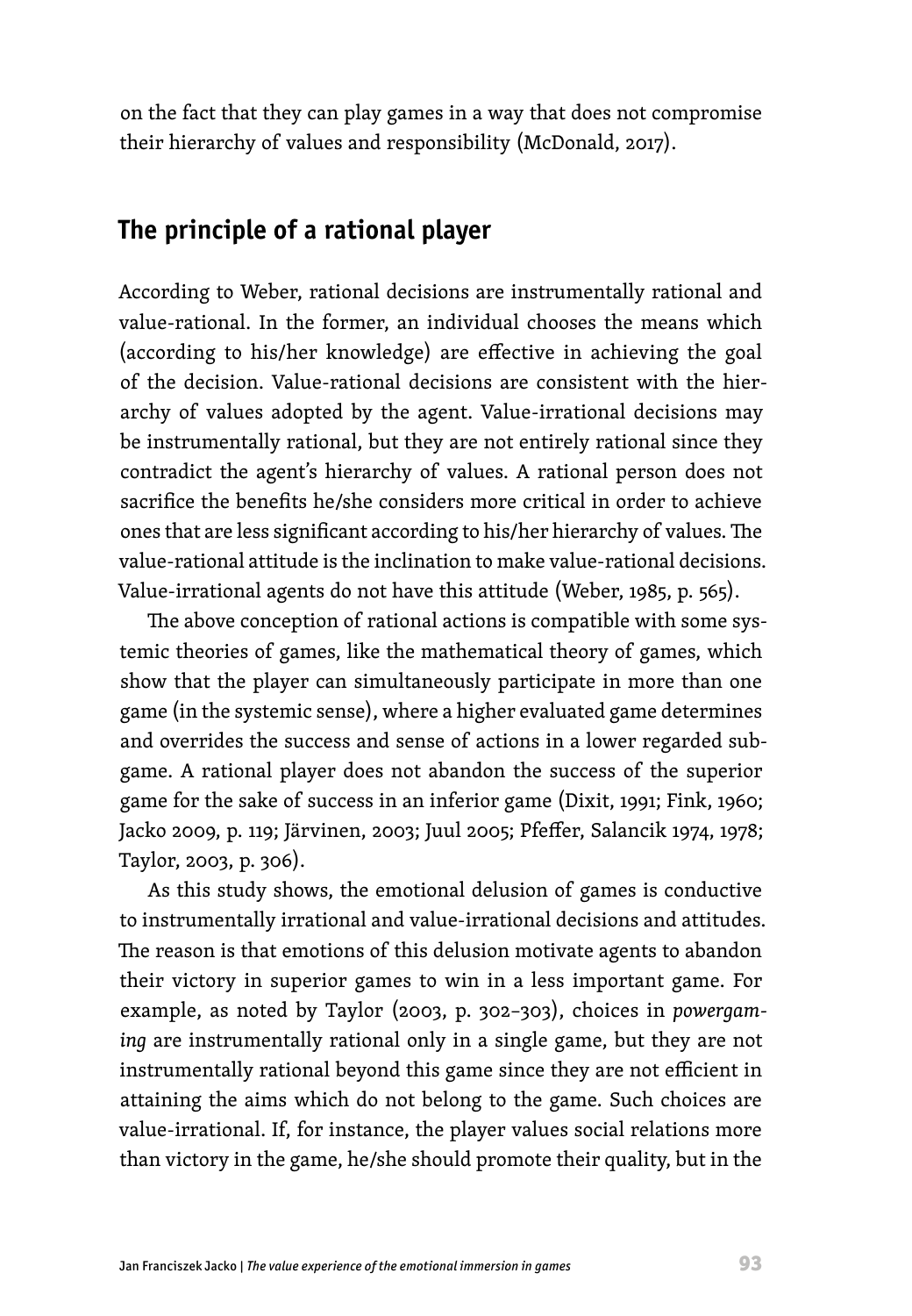case of *powergaming* he/she does not – he/she can sacrifice these values for the victory in a game (Taylor 2003, p. 302–303).

Similarly, the ethical delusion of emotions is conducive to value-irrational decisions and attitudes. For example, people who take the attitude of practical economism may be instrumentally rational in attaining particular economic goods. However, they are not value-rational when they satisfy their economic needs at the expense of their happiness or other intrinsic values.

# **Conclusion: The normative aspect of emotional immersion**

The objectives of the study are descriptive and analytical. Therefore, it does not offer any answer to normative questions, such as: *Should players take the value-rational attitude in games?* or *Why should players be valuerational?* The affirmative answer to the former question is an assumption of Weber's theory of rational attitudes and is implicit in some theories of ludology, for example, in the principle of fair play in sport or computer games (D'Agostino, 1995; Feezell, 2004; Floridi, 1999, 2003, 2005; Sicart, 2005). These theories also indicate some answers to the latter question. They show that value-irrational decisions are dangerous and socially harmful (D'Agostino, 1995; Consalvo, 2005; Dodig-Crnkovic, Larsson, 2005; Feezell, 2004; Järvinen, 2003; McCormick, 2001; Novak, Coakley 2013; Reynolds, 2002). One can find some answers to these questions in the philosophical theories which show that value-irrational decisions contradict the freedom of decision-makers (Sartre, 1943; Fromm, 1941), deny their self-identity (D'Agostino, 1995; Consalvo, 2005; Dodig-Crnkovic, Larsson, 2005; Feezell, 2004; Järvinen, 2003; Kand 2010; McCormick, 2001; Novak, Coakley 2013; Reynolds, 2002), and corrupt the experience of fun in fun-games (Jacko, 2015, p. 58–59). However, these theories do not directly regard the emotional immersion of games. Constructing a moral theory of immersion can be the task for further examination, which can take the point of departure in the analyses of this study.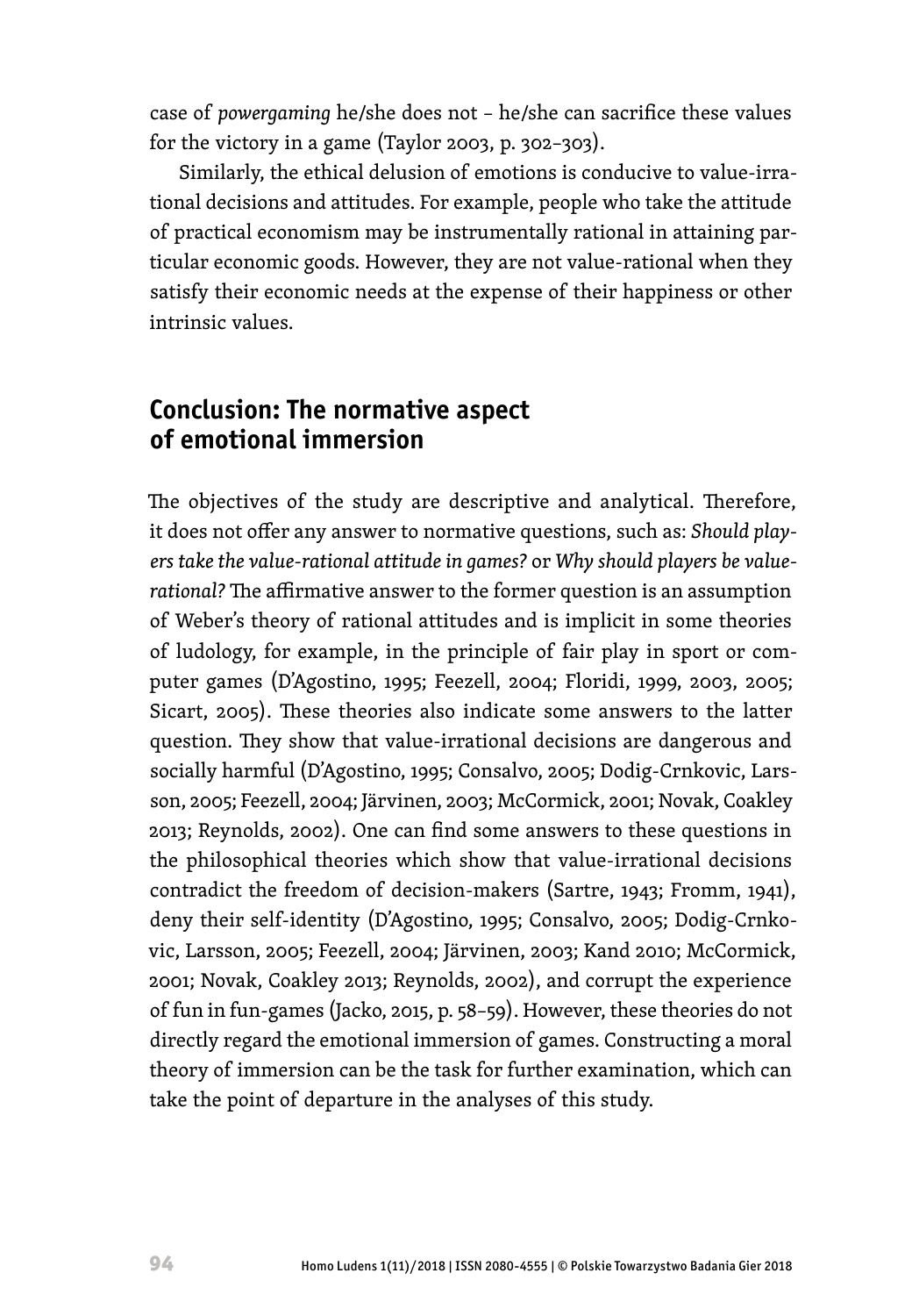## **Literature**

- Anderson, C, A., Dill, K. E. (2000). Video games and aggressive thoughts, feelings and behavior in the laboratory and in life. *Journal of Personality and Social Psychology, 78*(4), 772–790.
- Baños, R., Botella, C., Alcañiz, M., Liaño, V., Guerrero, B., Rey, B. (2004). Immersion and emotion: Their impact on the sense of presence. *CyberPsychology & Behavior*, *7*, 734–741.
- Bocheński, J. M. (1987). *Sto zabobonów: krótki filozoficzny słownik zabobonów*. Paryż: Instytut Literacki.
- Brown, E., Cairns, P. (2004) A grounded investigation of game immersion. *CHI 2004*. Vienna, 1297–1300.
- Bullough, E. (1912). "Psychical distance" as a factor in art and as an aesthetic principle. *British Journal of Psychology, 5*, 87–117.
- Bushman, B. J., Anderson, C. A. (2002). Violent video games and hostile expectations: A test of the General Aggression Model. *Personality and Social Psychology Bulletin, 28*(12), 1679–1686.
- Consalvo, M. (2005). Rule sets, cheating, and magic circles: Studying games and ethics. *International Review of Information Ethics, 4*, 7–12.
- Co to znaczy pg? Power Gaming. (2015). Retrieved 3 December 2017 from <[http://co-to-znaczy.pl/co-to-znaczy-pg-power-gaming/>](http://co-to-znaczy.pl/co-to-znaczy-pg-power-gaming/).
- Cowley, B., Charles, D., Black, M., Hickey, R. (2008). Toward an understanding of flow in video games. *Computers in Entertainment, 6*(2), 1–27.
- Csíkszentmihályi, M. (1975). *Beyond Boredom and Anxiety*. San Francisco: Jossey-Bass Publishers.
- Csikszentmihalyi, M. (1990). *Flow: The Psychology of Optimal Experience.* New York: Harper Perennial.
- D'Agostino, F. (1995). The ethos of games. In J. Morgan, K. V. Meier (Eds.), *Philosophic Enquiry in Sport* (pp. 42–49). Champaign, IL: Human Kinetics.
- Dansky, R. 2006. Introduction to game narrative. In C. Bateman (Ed), *Game Writing: Narrative Skills for Videogames* (p. 1–23), Boston, Massachusetts; Charles River Media.
- Davis, Z., Steinbock, A. (2016). Max Scheler. In E. N. Zalta (Ed.), *The Stanford Encyclopedia of Philosophy* (Fall 2016). Metaphysics Research Lab, Stanford University. Retrieved from [<https://plato.stanford.edu/archi](https://plato.stanford.edu/archives/fall2016/entries/scheler/)[ves/fall2016/entries/scheler/](https://plato.stanford.edu/archives/fall2016/entries/scheler/)>.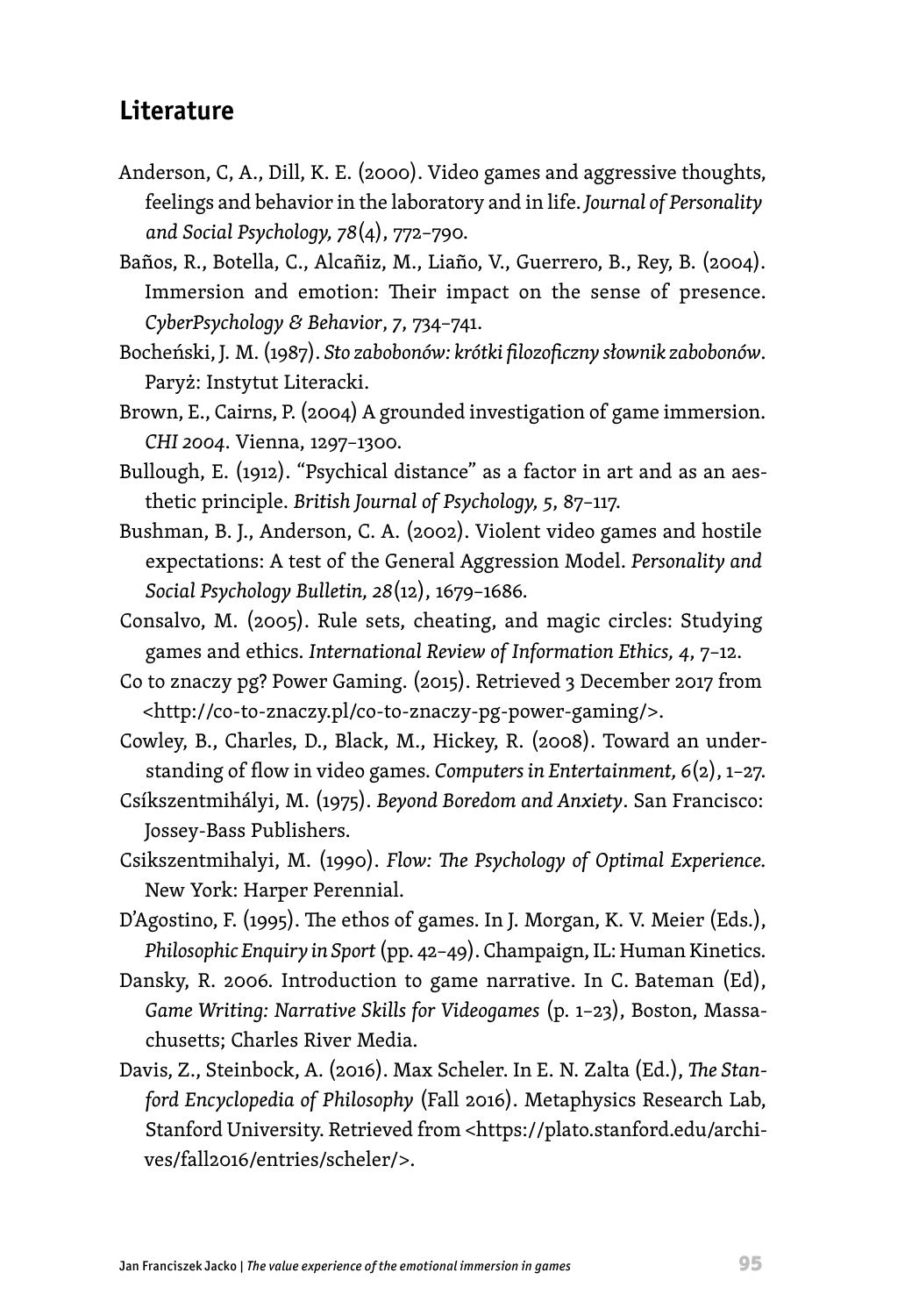Dixit, A., Nalebuff, B. (1991). *Thinking Strategically*. New York: Norton.

- Dodig-Crnkovic, G., Larsson, T. (2005). Game ethics: Homo ludens as computer game designer and consumer. *International Review of Information Ethics, 4*, 19–23.
- Feezell, R. M. (2004). *Sport, Play, and Ethical Reflection*. Urbana, Chicago: University of Illinois Press.
- Fink, E. (1960). The ontology of play. *Philosophy Today, 4*(2), 95–109.
- Floridi, Luciano. (1999). Information ethics: On the philosophical foundation of computer ethics. *Ethics and Information Technology, 1*, 37–56.
- Floridi L. (2003). On the intrinsic value of information objects and the infosphere. *Ethics and Information Technology, 4*(4), 287–304.
- Floridi, L. (2005). The ontological interpretation of informational privacy. *Ethics and Information Technology, 7*(4), 185–200.
- Fromm, E. (1941). *Escape from Freedom.* New York: Henry Holt and Company, LLC.
- Goffman E. (1959) *The Presentation of Self in Everyday Life*. Garden City, New York: Doubleday Anchor.
- Goffman E. (1963) *Behavior in Public Places.* New York: Glencoe, IL: Free Press.
- Grüsser, S. M., Thalemann, R., Griffiths, M. D. (2007). Excessive computer game playing: Evidence for addiction and aggression? *CyberPsychology & Behavior, 10*(2), 290–292.
- Hilgers, T. (2016). *Aesthetic Disinterestedness: Art, Experience, and the Self*. New York, London: Routledge.
- Hochschild, A. R. (1979). Emotion work, feeling rules, and social structure. *The American Journal of Sociology, 85*(3), 551–575.
- Huhtamo, E. (2005). Slots of fun, slots of trouble. An archaeology of arcade gaming. In J. Goldstein, R. Joost (Eds.), *Handbook of Computer Games Studies* (pp. 1–5). Cambridge: The MIT Press.
- Jacko, J. F. (2009). Ontologia myślenia strategicznego. *Homo Ludens, 1*(1), 113–121.
- Jacko, J. F. (2013). "Czym jest gra?". Uwagi o analogicznej wieloznaczności pojęcia gry. Kontekst nauk o zarządzaniu. *Homo Ludens, 5*(1), 92–107.
- Jacko, J. F. (2015) Wewnętrzna etyka gry. *Homo Ludens, 7*(1), 49–64.
- Jacko, J. F. (2016) Czym jest gra? Uwagi o przedmiocie ludologii. Analiza fenomenologiczno-metodologiczna. *Homo Ludens, 9*(1), 65–83.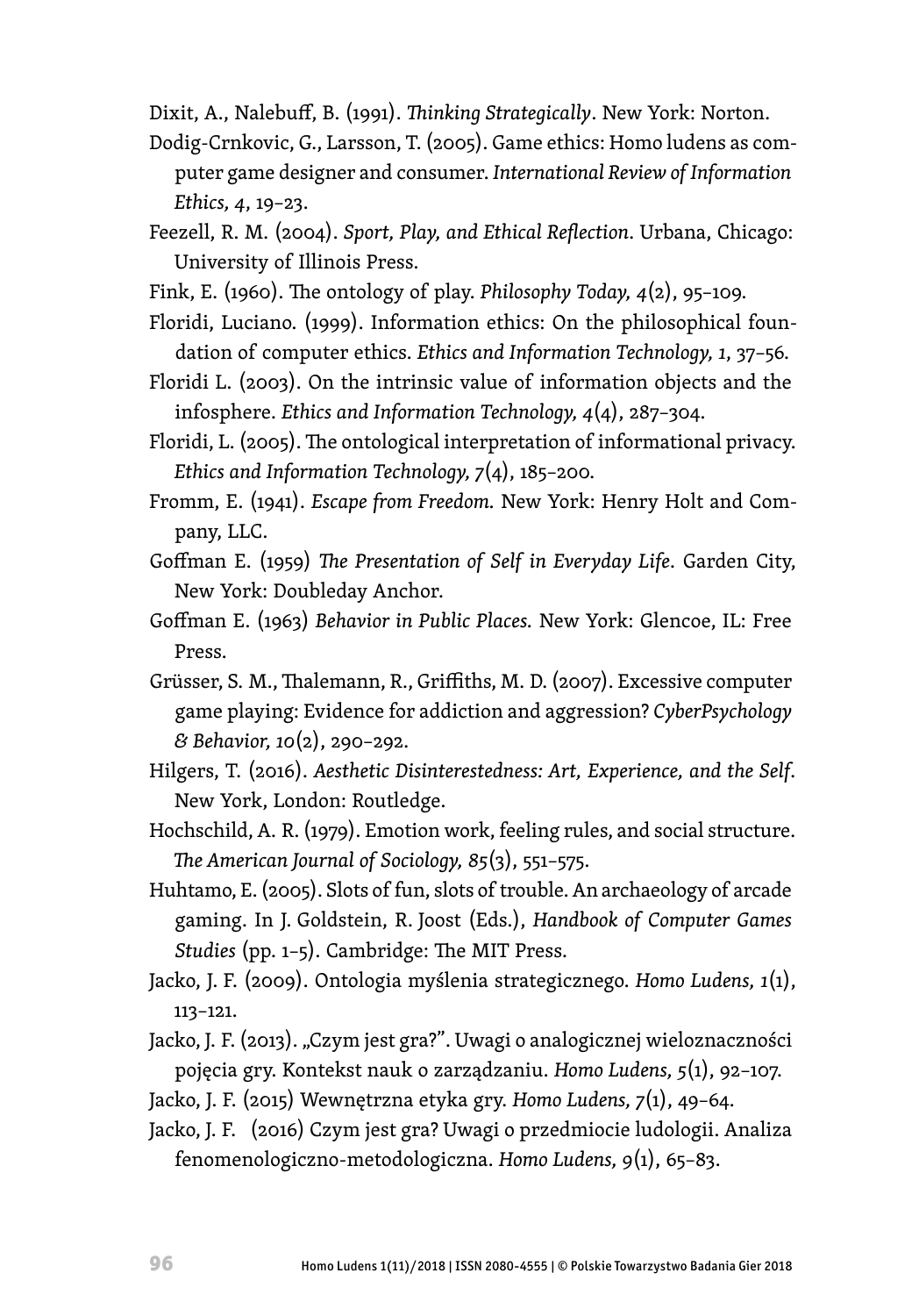- Järvinen, A. (2003). The elements of simulation in digital games: System, representation and Interface. *Dichtung-Digital*, *4*. Retrieved 19 December 2017 from <<http://www.dichtung-digital.de/2003/4-jaervinen.htm>>.
- Jennett, C., Cox, A. L., Cairns, P., Dhoparee, S., Epps, A., Tijs, T., Walton, A. (2008). Measuring and defining the experience of immersion in games. *International Journal of Human-Computer Studies*, *66*(9), 641–661.
- Juul, J. (2005). *Half-Real: Video Games between Real Rules and Fictional Worlds*. Cambridge: MIT Press.
- Kant, I. (2007). *Critique of Judgment* (J. Bernard, Trans.). New York: Cosimo, Inc.
- King, A. (n.d.). Aesthetic attitude. *Internet Encyclopedia of Philosophy.* Retrieved 19 December 2017 from <http://www.iep.utm.edu/aesth-at/#SH1a>.
- Komulainen, J., Takatalo, J., Lehtonen, M., Göte, M. (2008). Psychologically structured approach to user experience in games. *Proceedings of the 5th NordiCHI*, Lund.
- Kreitman, N. (2006). The varieties of aesthetic disinterestedness. *Contemporary Aesthetics*. Retrieved 19 December 2017, from [<http://www.](http://www.contempaesthetics.org/newvolume/pages/article.php?articleID=390) [contempaesthetics.org/newvolume/pages/article.php?articleID=390](http://www.contempaesthetics.org/newvolume/pages/article.php?articleID=390)>.
- Lindley, C. A., Nacke, L., Sennersten, C. C. (2008). Dissecting play: Investigating the cognitive and emotional motivations and effects of computer gameplay. *CGAMES08, Proceedings of the 13th International Conference on Computer Games: AI, Animation, Mobile, Interactive Multimedia, Educational & Serious Games*, Wolverhampton.
- Mandryk, R. L., Inkpen, K. M. (2004). Physiological indicators for the evaluation of co-located collaborative play. *Proceedings of the ACM Conference on Computer Supported Cooperative Work.* CSCW, Chicago. Retrieved 21 December 2017 from <[https://www.researchgate.net/](https://www.researchgate.net/publication/220879431_Physiological_indicators_for_the_evaluation_of_co-located_collaborative_play) [publication/220879431\\_Physiological\\_indicators\\_for\\_the\\_evaluation\\_](https://www.researchgate.net/publication/220879431_Physiological_indicators_for_the_evaluation_of_co-located_collaborative_play) [of\\_co-located\\_collaborative\\_play>](https://www.researchgate.net/publication/220879431_Physiological_indicators_for_the_evaluation_of_co-located_collaborative_play).
- Mathiak, K., Weber, R. (2006). Toward brain correlates of natural behavior: MRI during violent video games. *Human Brain Mapping, 27*(12), 948–956.
- McCormick, M. (2001). Is it wrong to play violent video games? *Ethics and Information Technology, 3*, 277–287.
- McDonald, W. (2017). Søren Kierkegaard. In E. N. Zalta (Ed.), *The Stanford Encyclopedia of Philosophy* (Winter 2017). Metaphysics Research Lab,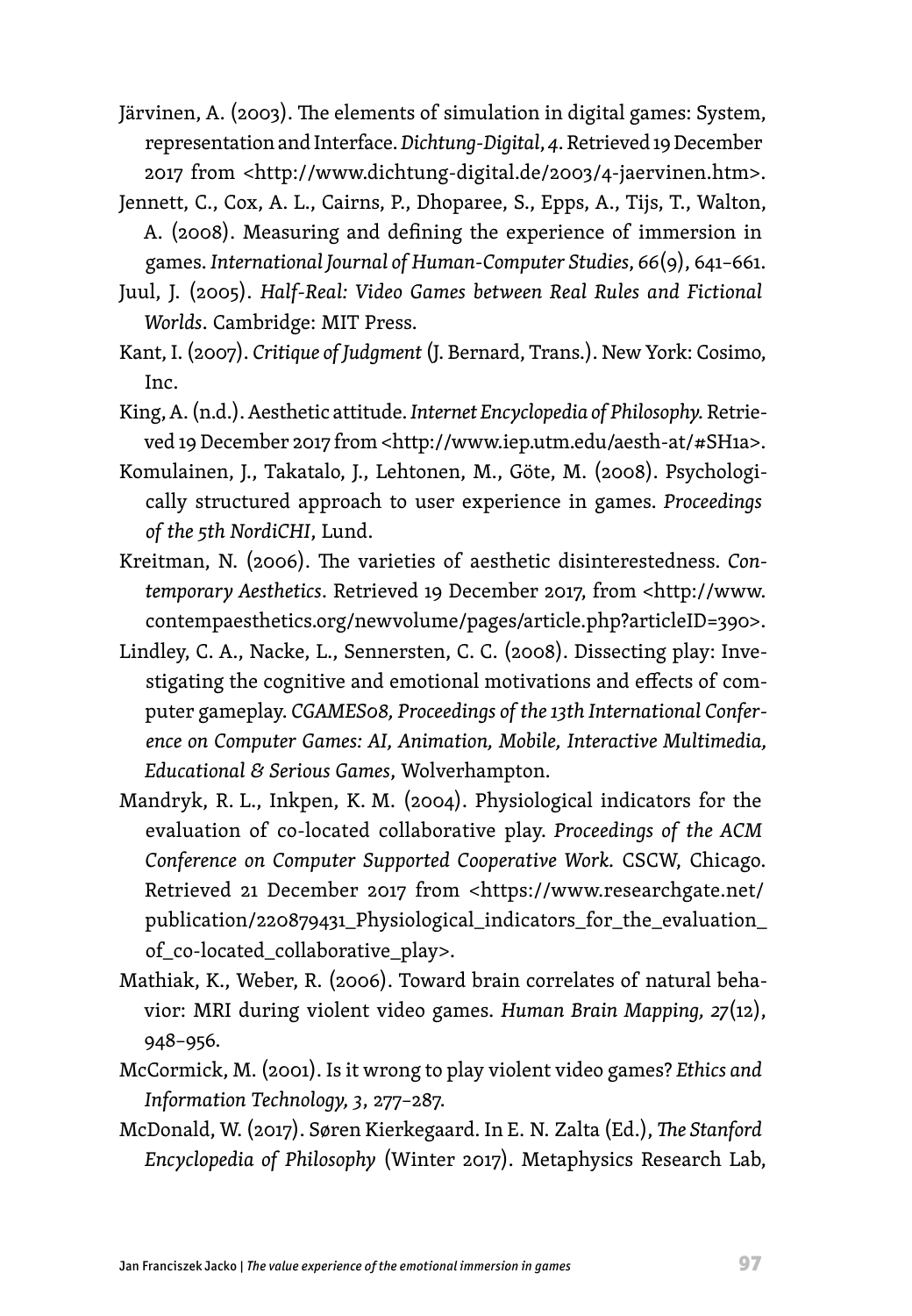Stanford University. Retrieved 19 December 2017 from [<https://plato.](https://plato.stanford.edu/archives/win2017/entries/kierkegaard/) [stanford.edu/archives/win2017/entries/kierkegaard/](https://plato.stanford.edu/archives/win2017/entries/kierkegaard/)>.

- Nacke, L. E., Drachen, A., Kuikkaniemi, K., Niesenhaus, J., Korhonen, H. J., Hoogen, W. M., Kort, Y. (2009). Playability and player experience research. *Proceedings of DiGRA 2009: Breaking New Ground: Innovation in Games, Play, Practice and Theory*, London.
- Nacke, L., Lindley, C. (2009). Affective ludology, flow and immersion in a first-person shooter: Measurement of player experience. *Loading…, 3*(2). Retrieved 19 December 2017, from [<http://journals.sfu.ca/loading/](http://journals.sfu.ca/loading/index.php/loading/article/view/72) [index.php/loading/article/view/72](http://journals.sfu.ca/loading/index.php/loading/article/view/72)>.
- Ortony, A., Clore, L., Collins, A. (1990). *The Cognitive Structure of Emotions.* Cambridge: Cambridge University Press.
- Pfeffer, J., Salancik, G. R. (1978). *The External Control of Organization: A Resource Dependence Perspective.* New York: Harper & Row.
- Qin, H., Rau, P. L. P., Salvendy, G. (2009). Measuring player immersion in the computer game narrative. *International Journal of Human–Computer Interaction*, *25*(2), 107–133.
- Qin, H., Rau, P. L. P., Salvendy, G. (2010). Effects of different scenarios of game difficulty on player immersion. *Interacting with Computers, 22*(3), 230–239.
- Ravaja, N., Turpeinen, M., Saari, T., Puttonen, S., Keltikangas-Järvinen, L. (2008). The psychophysiology of James Bond: Phasic emotional responses to violent video game events. *Emotion, 8*(1), 114–120.
- Ravaja, N., Saari, T., Laarni, J., Kallinen, K., Salminen, M., Holopainen, J., (2005). The psychophysiology of video gaming: Phasic emotional responses to game events. *Proceedings of 2005 DiGRA Conference: Changing Views – Worlds in Play*, Burnaby.
- Ravaja, N., Saari, T., Salminen, N., Laarni, J., Kallinen K. (2009). Phasic emotional reactions to video game events: A psychophysiological investigation. *Media Psychology, 12*(4), 343–367.
- Reynolds, R. (2002). Playing a "good" game: A philosophical approach to understanding the morality of games. Retrieved 19 December 2017 from: <[http://www.igda.org/articles/rreynolds\\_ethics.php>](http://www.igda.org/articles/rreynolds_ethics.php).
- Sartre, J. P. (1943). *L'Être et le Néant*. *Essai d'ontologie phénoménologique*. Paris: Gallimard.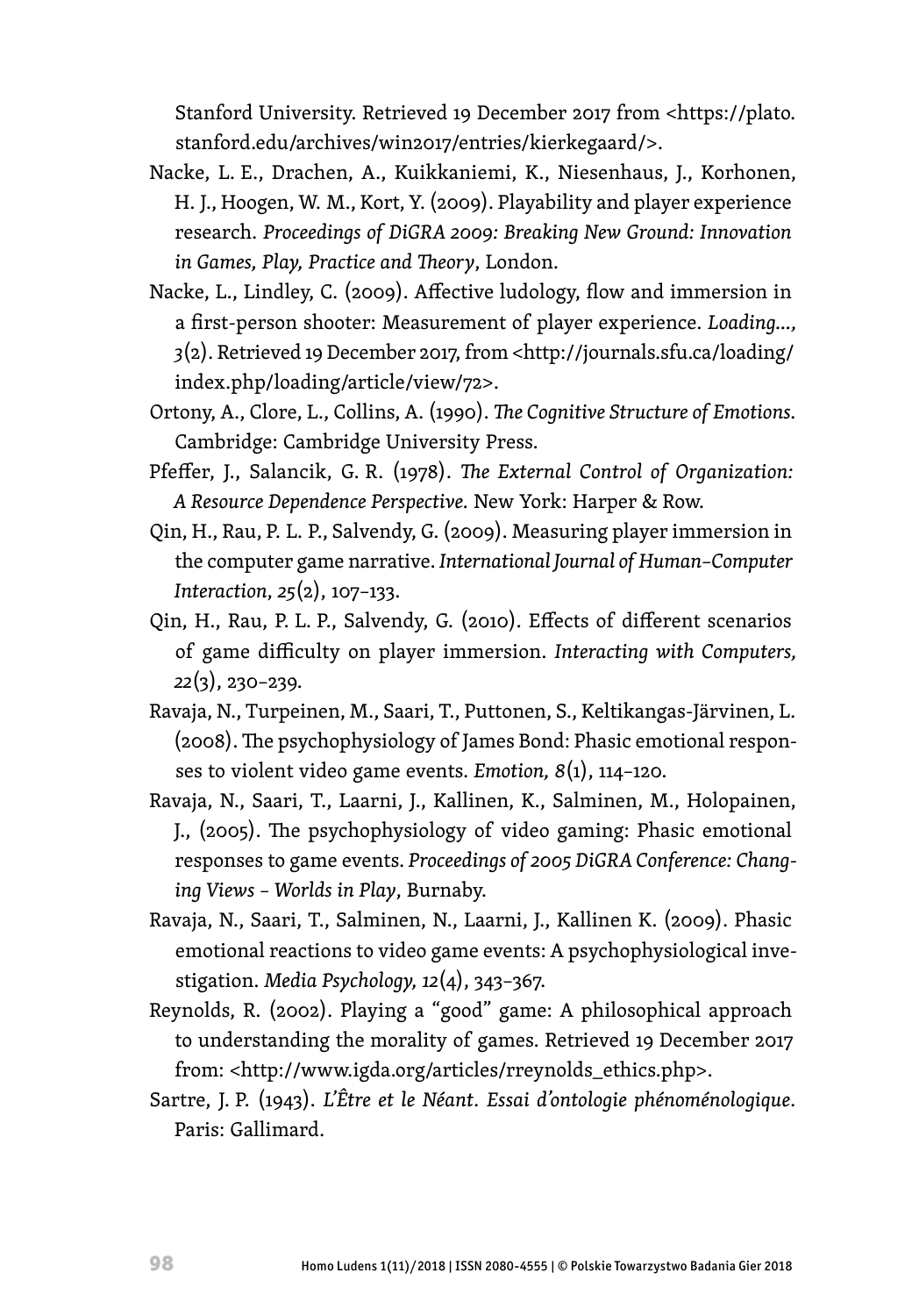- Shelley, J. (2013). The concept of the aesthetic. In E. N. Zalta (Ed.), *The Stanford Encyclopedia of Philosophy* (Fall 2013). Retrieved 19 December 2017 from [<http://plato.stanford.edu/archives/fall2013/entries/](http://plato.stanford.edu/archives/fall2013/entries/aesthetic-concept/) [aesthetic-concept/>](http://plato.stanford.edu/archives/fall2013/entries/aesthetic-concept/).
- Sicart, M. (2005). Game, player, ethics: A virtue ethics approach to computer games. *International Review of Information Ethics*, *4*(12), 46–52.
- Sicart, M. (2009). *The Ethics of Computer Games*. Cambridge, London: The MIT Press.
- Sigmund K. (1993) *Games of Life.* Oxford: Oxford University Press.
- Slater, M. (2002). Presence and the sixth sense. *Presence: Teleoperators and Virtual Environments, 11*(4), 435–439.
- Stolnitz, J. (1961). On the origins of 'aesthetic disinterestedness'. *The Journal of Aesthetics and Art Criticism*, *20*, 131–143.
- Sweetser, P., & Wyeth, P. (2005). Game flow: a model for evaluating player enjoyment in games. *Computers in Entertainment (CIE), 3*(3), 3.
- Takatalo, J., Häkkinen, J., Kaistinen, J., & Nyman, G. (2010). Presence, involvement, and flow in digital games. In R. Bernhaupt (Ed). *Evaluating User Experience in Games* (pp. 23–46). London: Springer.
- Taylor, T. L. (2003) Power gamers just want to have fun?: Instrumental play in a MMOG. In *Proceedings of the 1st Digra conference: Level Up. The University of Utrecht. Digital Games Research Association* (*pp.* 300–311)*.*  Utrecht.
- Weber, M. (1985) *Gesammelte Aufsätze zur Wissenschaftslehre*. Tübingen: Hrsg. von Johannes Winckelmann.
- Zhang, C., Perkis, A., & Arndt, S. (2017). Spatial immersion versus emotional immersion, which is more immersive? Presented at the Conference: 9th International Conference on Quality of Multimedia Experience, Erfurt. Retrieved from <[https://www.researchgate.net/](https://www.researchgate.net/publication/317357598_Spatial_Immersion_versus_Emotional_Immersion_Which_is_More_Immersive) [publication/317357598\\_Spatial\\_Immersion\\_versus\\_Emotional\\_Immer](https://www.researchgate.net/publication/317357598_Spatial_Immersion_versus_Emotional_Immersion_Which_is_More_Immersive)[sion\\_Which\\_is\\_More\\_Immersive](https://www.researchgate.net/publication/317357598_Spatial_Immersion_versus_Emotional_Immersion_Which_is_More_Immersive)>.